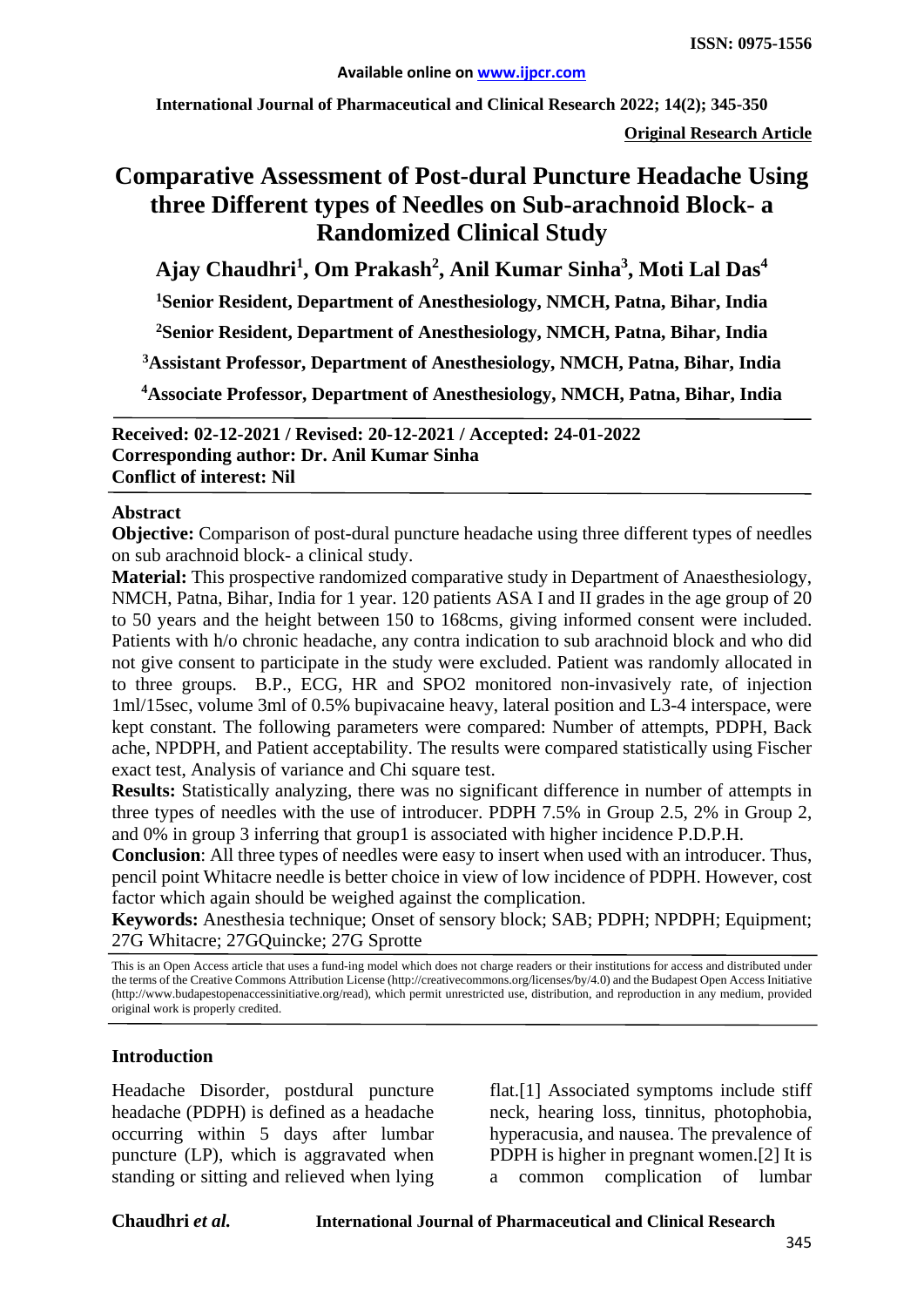puncture, which is likely due to the loss of cerebrospinal fluid (CSF) into the epidural space through the dural tear. The reported incidence of PDPH varies from 10 to40% depending on age, gender, and needle size. [3-5]

Postdural puncture headache (PDPH) is a major complication of neuraxial anesthesia that can occur following spinal anesthesia and with inadvertent dural puncture during epidural anesthesia. Obstetric patients are considered at increased risk for this condition because of their sex, young age, and the widespread use of neuraxial blocks. Inadvertent dural puncture during epidural anesthesia is a more common cause of PDPH than spinal anesthesia because of the use of small, pencil-point needles for spinal anesthesia in this population. During epidural placement, inadvertent puncture of the dura mater occurs at a rate of 1.5% (95% CI 1.5–1.5%), and more than half (52.1%; 95% CI: 51.4–52.8%) of these patients develop PDPH.[6] A more recent study showed that the incidence of PDPH after dural puncture with an epidural needle could be as high as 76–85%.[7]

Spinal anesthesia now regarded as the technique of choice for all lower abdominal surgeries as the well-known problems of general anesthesia are avoided. The advantage of spinal anesthesia over epidural anesthesia is more rapid onset and more consistent quality of anesthesia. Nevertheless, problems with spinal anesthesia can occur with difficulty in needle placement, failed blocks and trauma.[8]

#### **Materials and Methods:**

This prospective randomized comparative study in Department of Anaesthesiology, NMCH, Patna, Bihar, India for 1 year. 120 patients were undertaken to study the effects on three different needles on subarchanoid block.

#### **Inclusion criteria:**

Patients below 50 years whose height was between 150 to 168 cms scheduled for elective lower abdominal procedures.

## **Exclusion criteria:**

Patients with chronic headache/ migraine, backache and any contraindication to SAB were excluded from the study.

#### **Methodology**

A detail history of present and past medical illness, past h/o of anesthetic exposure, concomitant history of drug allergy and any medications in preoperative period was recorded.

General physical examination and systemic examination of the patients was done. Routine and relevant specific investigations were done. Height in cms and weight in kgs were recorded.

#### **Groups**

Patients were randomly allocated into 3 groups.

Group I - Quincke 27G needle n=40. Group II - Sprotte 27G needle n=40. Group III - Whitacre 27G needle n=40.

## **Statistical Methods:**

Statistical analysis was done by descriptive method been carried out in the present study. Significance is assessed at 5% level of significance. Analysis of variance (ANOVA) has been used to find the significance of study parameters between three or more groups of patients, Chisquare/2x3, 3x4 Fisher Exact test has been used to find the significance of study parameters on categorical scale between two groups. ANOVA has been used to test the homogeneity samples based on of age (or continuous parameters) and Chi-square test to test the homogeneity of samples based on parameters on categorical scale between two groups.

#### **Results:**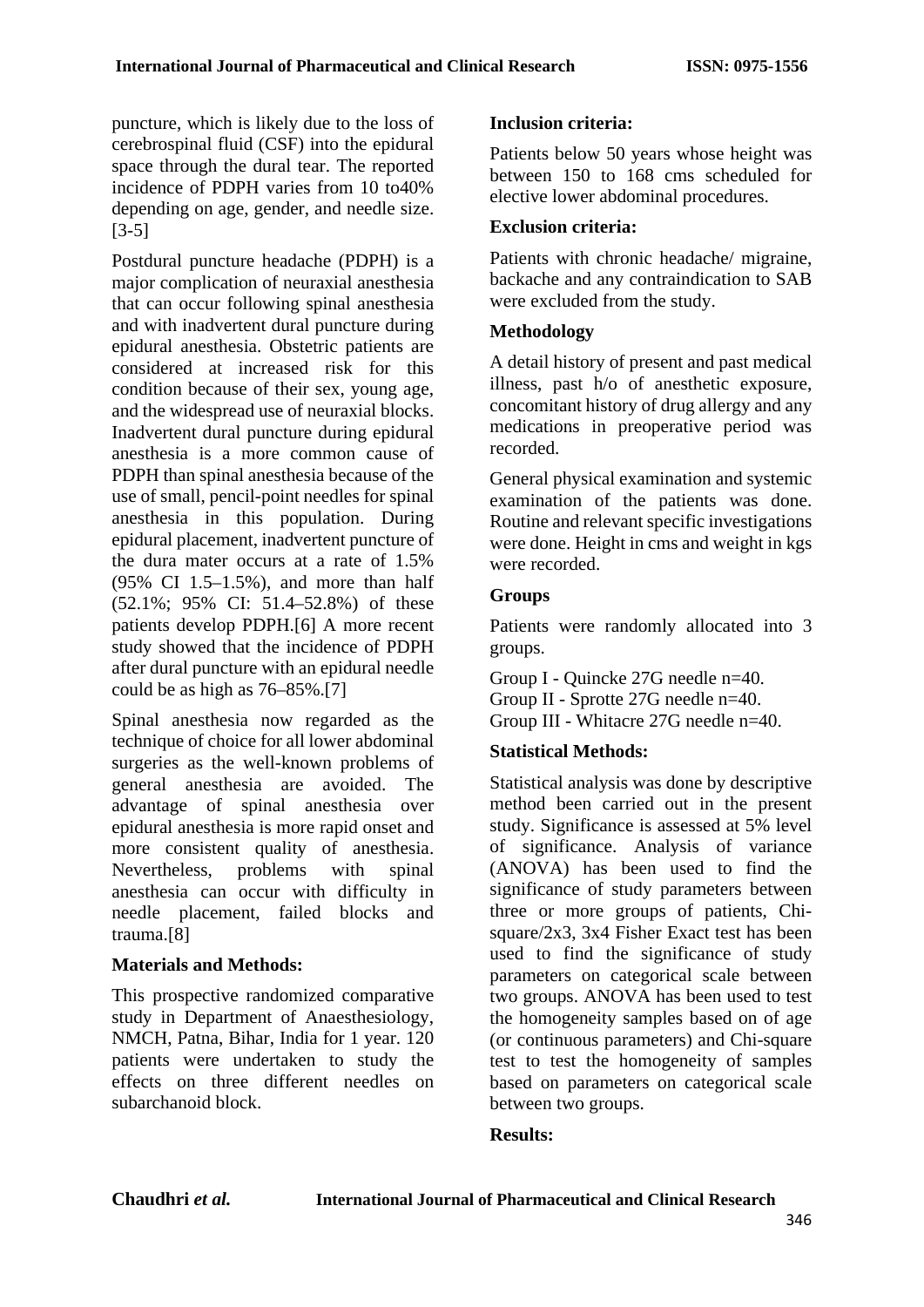| Demographic<br>variables | <b>Group I</b>    | <b>Group II</b>   | <b>Group III</b>  | All patients      | <b>P</b> value |
|--------------------------|-------------------|-------------------|-------------------|-------------------|----------------|
| Age in years             | $36.79 \pm 8.21$  | $37.21 \pm 9.20$  | $36.22 \pm 9.62$  | $37.98 \pm 0.43$  | 0.529          |
| Weight in Kg             | $57.18 \pm 5.71$  | $58.55 \pm 5.87$  | $56.41 \pm 5.31$  | $57.77 \pm 5.19$  | $10.011*$      |
| Height in cm             | $157.91 \pm 2.23$ | $158.61 \pm 4.61$ | $159.21 \pm 4.43$ | $159.77 \pm 3.38$ | 0.271          |

|  |  | Table 1: Age, weight and Height distribution of patients studied |
|--|--|------------------------------------------------------------------|
|  |  |                                                                  |
|  |  |                                                                  |
|  |  |                                                                  |

Weight (mean) is significantly less in Group II, but not clinically significant

|              | Table 2: Interspace comaparison between the groups |                |                |                 |                |                  |                     |               |
|--------------|----------------------------------------------------|----------------|----------------|-----------------|----------------|------------------|---------------------|---------------|
| <b>Inter</b> |                                                    | <b>Group I</b> |                | <b>Group II</b> |                | <b>Group III</b> | <b>All patients</b> |               |
| space        | N <sub>0</sub>                                     | $\frac{0}{0}$  | N <sub>0</sub> | $\frac{0}{0}$   | N <sub>0</sub> | $\frac{6}{9}$    | N <sub>0</sub>      | $\frac{6}{9}$ |
| $L3-4$       | 33                                                 | 82.5           | 32             | 80.0            | 29             | 72.5             | 94                  | 78.3          |
| $L4-5$       |                                                    | 17.5           | 8              | 20.0            |                | 27.5             | 26                  | 21.6          |
| Total        | 40                                                 | 100.0          | 40             | 0.0             | 40             | 0.001            | 120                 | 0.001         |

# **Table 2: Interspace comaparison between the groups**

Inter space is statistically similar between three groups of patients with  $P=0.2$ 

## **Table 3: Comparison of Post dural puncture headache (PDPH)**

| <b>PDPH</b>    | Group<br>$(n=40)$ | $I \mid$ Group<br>$(n=40)$ | $II \vert$ Group III<br>$(n=40)$ |
|----------------|-------------------|----------------------------|----------------------------------|
| D1             | 3(7.5%)           |                            |                                  |
| D2             | $1(2.5\%)$        |                            |                                  |
| D <sub>3</sub> |                   | $1(2.5\%)$                 |                                  |
|                |                   |                            |                                  |

Incidence of PDPH was seen more in group I (7.5% vs. 2.5% vs. 0%) when compared to group II & III with  $P=0.303$ .

#### **Table 4: Complications**

| Complications $\vert$ (n=40) | Group       | I Group<br>$(n=40)$ | $II \vert$ Group III<br>$(n=40)$ |
|------------------------------|-------------|---------------------|----------------------------------|
| Back ache                    |             |                     |                                  |
| <b>NPDPH</b>                 | $6(15.0\%)$ | $(5.0\%)$           | $(10.0\%)$                       |

Highest number of complications is seen in group I (15%), followed by group III (10 %) and group II (5 %) respectively.

## **Table 5: Acceptability: all the groups showed good acceptability (95%) within the study**

| groups.              |                   |                     |                                 |  |  |
|----------------------|-------------------|---------------------|---------------------------------|--|--|
| <b>Acceptability</b> | Group<br>$(n=40)$ | I Group<br>$(n=40)$ | $II \mid$ Group III<br>$(n=40)$ |  |  |
| Good                 | 38 (95%)          | 38(95%)             | 38(95%)                         |  |  |
| Not good             | $(5\%)$           | $(5\%)$             | $5\%$                           |  |  |

#### **Table 6: Onset of PDPH**

| <b>Onset of</b><br><b>PDPH</b> | Group<br>$(n=40)$ | $I \mid Group$<br>$(n=40)$ | $II \mid Group \nIII$<br>$(n=40)$ |
|--------------------------------|-------------------|----------------------------|-----------------------------------|
|                                | $3(7.5\%)$        |                            |                                   |
|                                | $(5.0\%)$         |                            |                                   |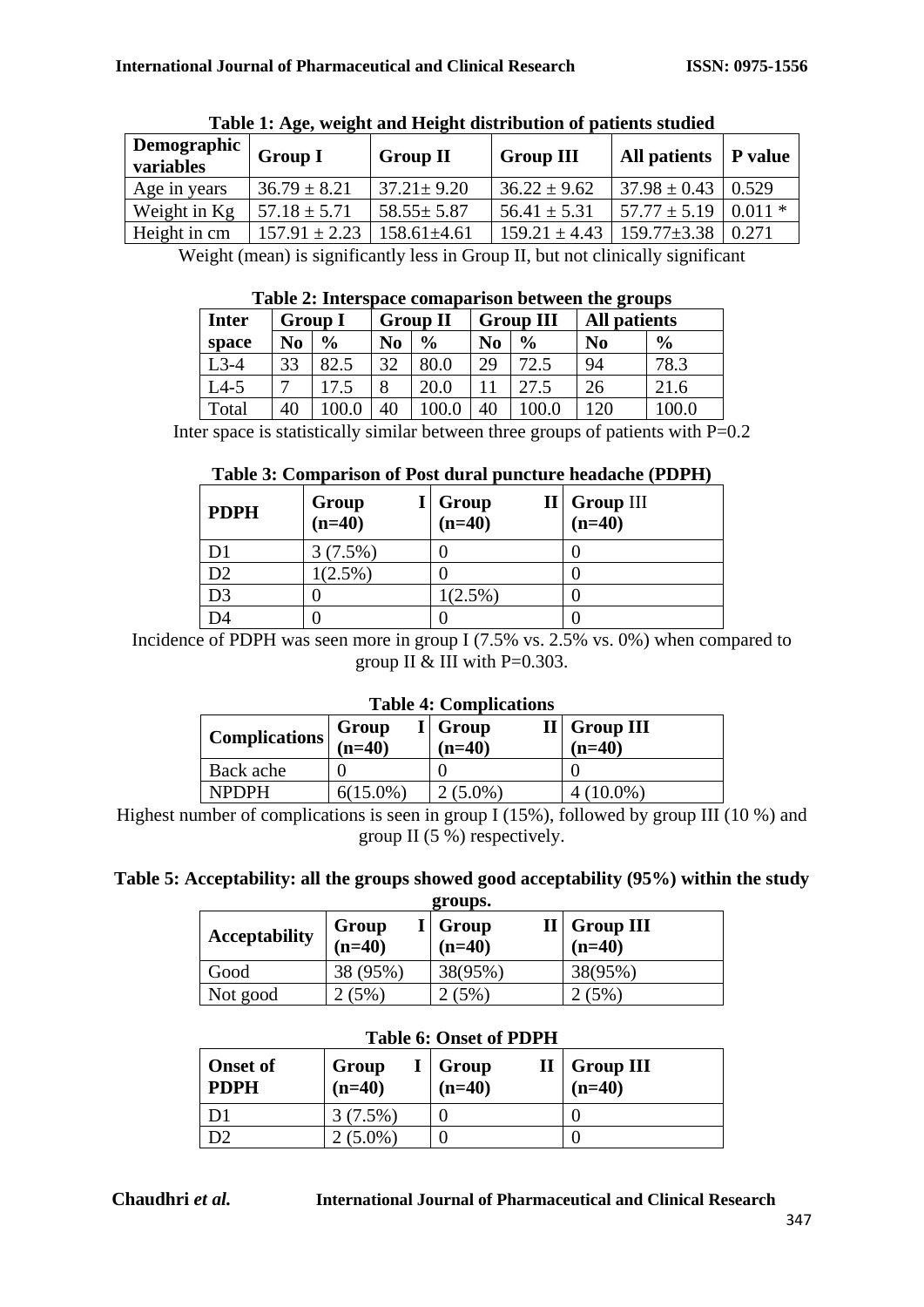| -<br>- | 50/6<br>$\sim$ $\sim$ $\prime$ |  |
|--------|--------------------------------|--|
| שנ     |                                |  |

Onset of PDPH was in group I ( $D1=7.5\%$  and  $D2=5\%$ ). In group II ( $D3=2.5\%$ ) was observed.

| <b>Location of</b><br><b>PDPH</b> | Group I<br>$(n=40)$ | Group<br>$\mathbf{I}$<br>$(n=40)$ | <b>Group III</b><br>$(n=40)$ |
|-----------------------------------|---------------------|-----------------------------------|------------------------------|
| Frontal                           | $2(5.0\%)$          |                                   |                              |
| Occipital                         | $(2.5\%)$           | $1(2.5\%)$                        |                              |
| Generalized                       |                     |                                   |                              |

## **Table 7: Location of PDPH**

5% of PDPH was located on frontal region and 2.5% was located on occipital region which can be seen in both group I & II. ( $p=0.303$ )

#### **Table 8: Severity of PDPH:**

| <b>Severity of</b><br><b>PDPH</b> | Group<br>$(n=40)$ | $I  $ Group<br>$(n=40)$ | $II \mid$ Group III<br>$(n=40)$ |
|-----------------------------------|-------------------|-------------------------|---------------------------------|
| Grade I                           | $4(10.0\%)$       | $1(2.5\%)$              |                                 |
| Grade II                          |                   |                         |                                 |
| Grade III                         |                   |                         |                                 |

Grade I severity is seen in both group I & II. ( $p=0.324$ )

## **Table 9: Duration of PDPH**

| Duration of Group<br><b>PDPH</b> | $(n=40)$ | I Group<br>$(n=40)$ | $II \mid$ Group III<br>$(n=40)$ |
|----------------------------------|----------|---------------------|---------------------------------|
| $<$ 24 hours                     | 3(7.5%)  | $1(2.5\%)$          |                                 |
| $24-48$ hours                    |          |                     |                                 |
| $>48$ hours                      |          |                     |                                 |

Duration of PDPH was less than 24 hours in three patients in group I and 1 patient in group II.  $(p=0.324)$ 

## **Discussion**

Inferring that number of attempts is similar in all three groups, with the use of introducer. The present study is comparable to the results of the study by Shutt LE et al who studied the ease of insertion of 22Gauge Whitacre needle and 25Gauge Whitacre. 22 Gauge Whitacre needle insertion was associated with more successful dural puncture in first attempt (72%) with a smaller failure rate. 25Gauge Whitacre needle for which the success rate was 64% on first attempt and 6% was failure rate.[9]

The results of this study indicated that a small pencil point spinal needle has a lower risk of postdural puncture headache, which agrees with other similar studies. [10,11] However, another study conducted to compare 24-gauge Sprotte and 25-gauge Quincke needles and the effect of subarachnoid administration of fentanyl found no significant difference in PDPH between the pencil-point Sprotte and Quincke needle inserted parallel to the dural fibers in obstetric patients.[12]

The present study is compared to a study done by Santanen U et al. They compared 27Gauge Whitacre with 27Gauge Quincke needle with respect to PDPH and NPDPH. The incidence of PDPH in the Quincke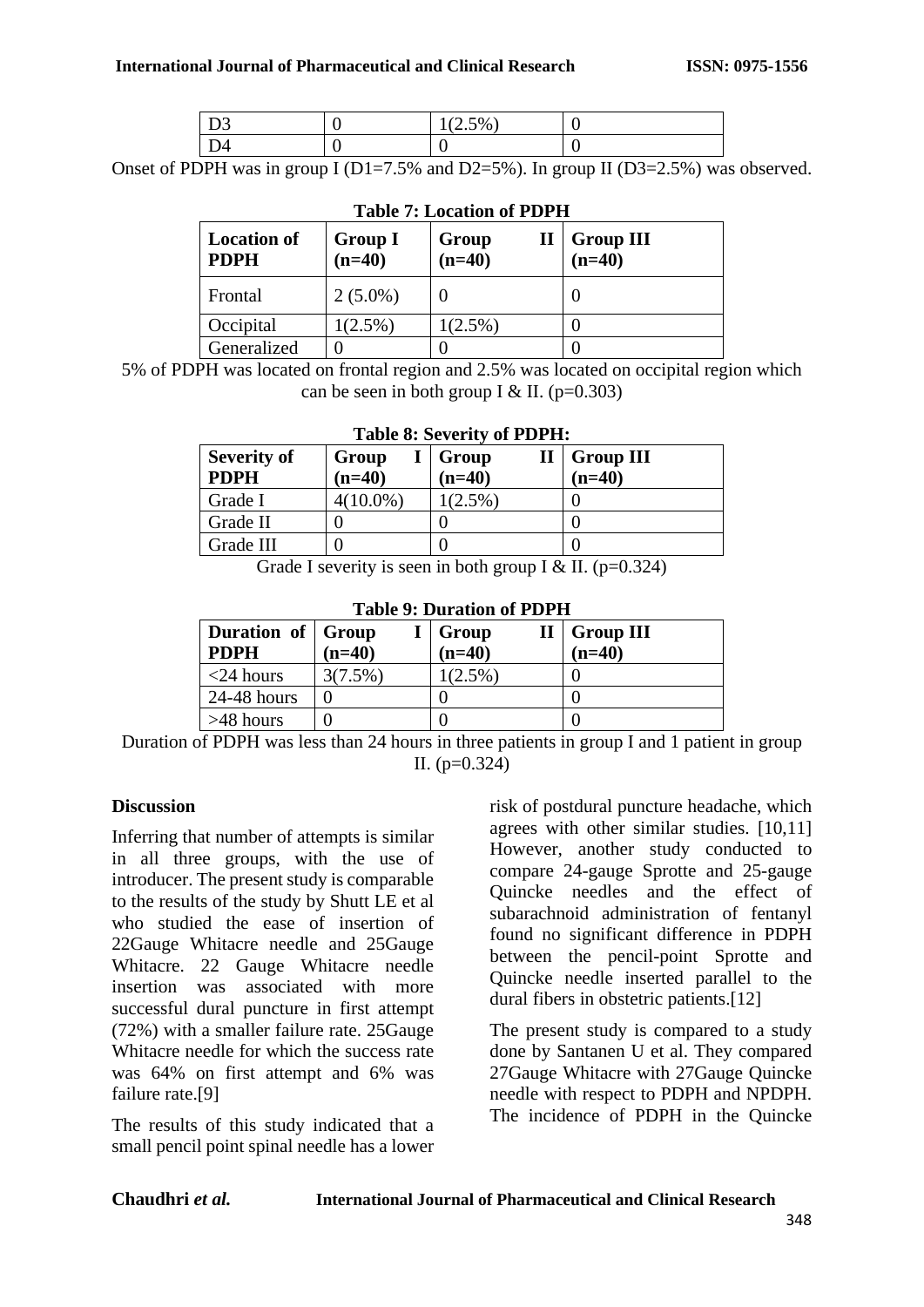group is 2.7% while with the Whitacre needle it is 0.3%. [13]

The present study is comparable to a prospective randomized study and a metaanalysis, done by Flaatten H. et al. They compared the incidence of PDPH, in 27Gauge Quincke with 27Gauge Pencan needle (modified Sprotte). 27Gauge Quincke needle had 8% PDPH and 27G Pencan needle had 1.9%. [14]

Persistent failure of the dural puncture causes continuous leakage of CSF and contributes to postdural puncture headache. One potential mechanism for the lower rates of PDPH and therapeutic blood patch seen with extraction of higher volumes of CSF may be that transiently lower CSF pressures immediately following the procedure decrease continued leakage through the Dural puncture, facilitating dural closure. [15] However, another study found that there is no significant difference observed in the incidence of PDPH between single shot block and two or more attempts. [16]

It is comparable to study done by Corbey M.P. et al. The team compared the incidence of PDPH in 27Gauge Quincke with 26Gauge Quincke needle and systemic grading of severity of headache and standardized criteria of PDPH was proposed. The same classification is adopted in the present study. In their study, 27Gauge Quincke had 8% PDPH which is comparable to the present study.[17]

## **Conclusion:**

The findings of this study revealed that a small spinal needle is significantly superior to a large spinal needle regarding the occurrence of PDPH.All three types of needles were easy to insert when used with an introducer. Thus, pencil point Whitacre needle is better choice in view of low incidence of PDPH. However, cost factor which again should be weighed against the complication.

## **References:**

- 1. Arnold M. Headache classification committee of the international headache society (ihs) the international classification of headache disorders. Cephalalgia. 2018;38(1):1–211.
- 2. Chuanjie Wu M, Yajun Lian M, Dongsheng Guan M, Lijun Wang M, Yanyong Miao M, Nanchang Xie M, Yuan Chen M, Yake Zheng M. A multicenter clinical study on treating post-dural puncture headache with an intravenous injection of aminophylline. Pain Phys. 2016;19: E761–5.
- 3. Oedit R, Van Kooten F, Bakker S, Dippel D. Efficacy of the epidural blood patch for the treatment of post lumbar puncture headache BLOPP: a randomised, observer-blind, controlled clinical trial [ISRCTN 71598245]. BMC Neurol. 2005; 5(1):12.
- 4. Kiki I, Gundogdu M, Alici HA, Yildirim R, Bilici M. A simple, safe and effective approach to prevent postdural puncture headache: epidural saline injection. Eurasian J Med. 2009;41(3):175.
- 5. Kwak K-H. Postdural puncture headache. Korean JAnesthesiol. 2017;70(2):136.
- 6. Choi PT, Galinski SE, Takeuchi L, Lucas S, Tamayo C, Jadad AR. PDPH is a common complication of neuraxial blockade in parturients: a meta-analysis of obstetrical studies. Can J Anaesth 2003; 50: 460-9.
- 7. Collier CB. Complications of regional anesthesia. In: Textbook of Obstetric Anesthesia. Edited by Birnbach DJ, Gatt SP, Datta S: New York,Churchill Livingstone. 2000, pp 504-23.
- 8. Arathi BH1, \*, Namrata Ranganaath2. Comparison of post-dural puncture headache using three different types of needles on sub arachnoid block- a clinical study. Indian Journal of Clinical Anesthesia, 2016;3(4): 518-524.